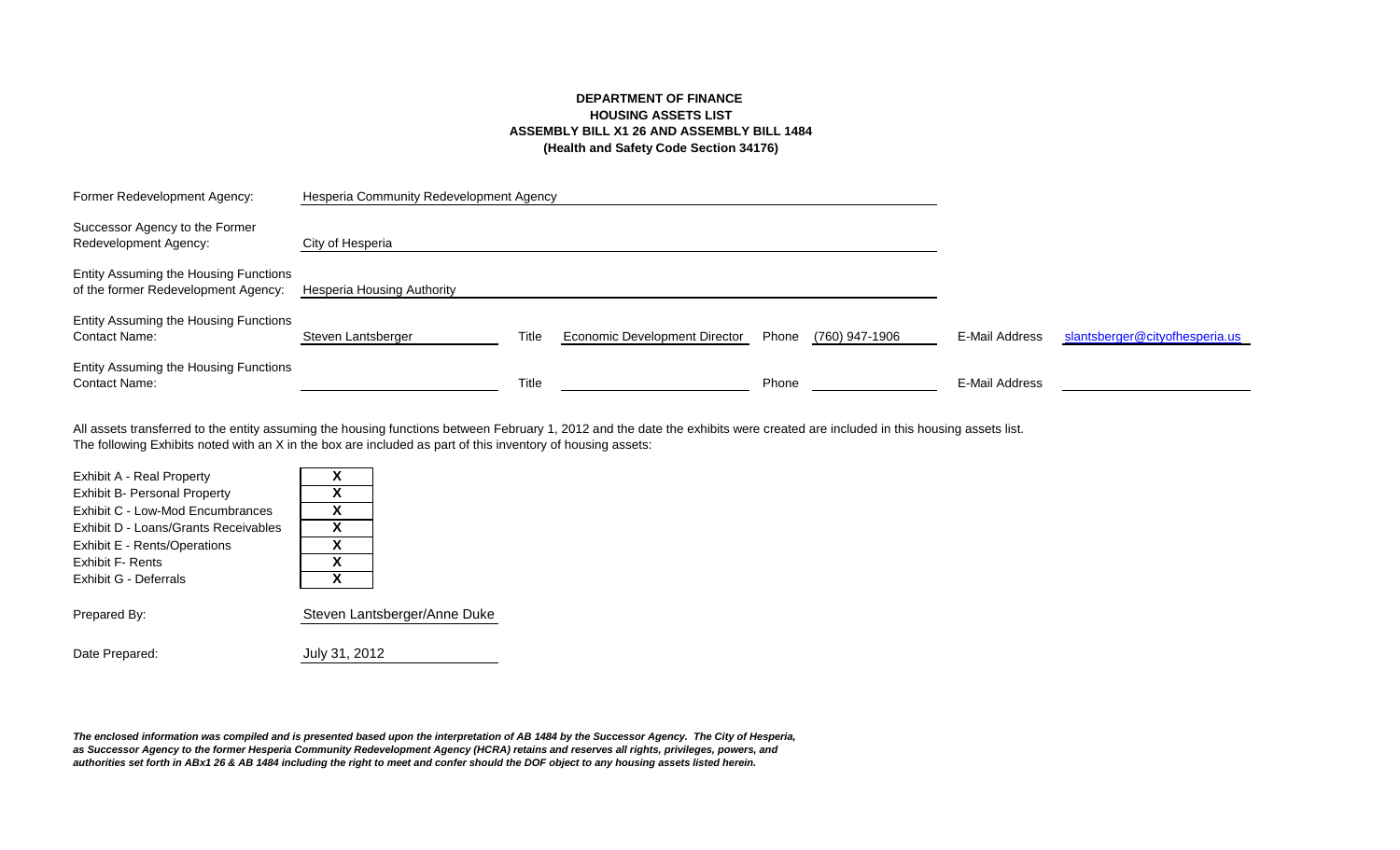#### **City of Hesperia, Successor Agency to the Hesperia Community Redevelopment Agency Inventory of Assets Received Pursuant to Health and Safety Code section 34176 (a) (2)**

| Item | Type of Asset a/                | Legal Title and Description -<br><b>APN</b><br><b>Section I. Real Property</b>                                                  | <b>Carrying Value of</b><br>Asset<br>(Acquisition Cost<br>not Fair Market<br>Value except as<br>noted with *) | <b>Total square</b><br>footage | <b>Square footage</b><br>reserved for low-<br>mod housing | Is the property<br>encumbered<br>by a low-mod<br>housing<br>covenant? | Source of low-mod<br>housing covenant b/ | Date of<br>transfer to<br>Housing<br><b>Successor</b><br>Agency | <b>Construction</b><br>or acquisition<br>cost funded<br>with Low-Mod<br><b>Housing Fund</b><br>monies | <b>Construction</b><br>or acquisition<br>costs funded<br>with other<br><b>RDA funds</b> | <b>Construction</b><br>or acquisition<br>costs funded<br>with non-RDA<br>funds | Date of<br>construction<br>or acquisition<br>by the former<br><b>RDA</b> | Interest in<br>real property<br>(option to<br>purchase,<br>security<br>interest<br>(RPSI),<br>easement,<br>etc.) |
|------|---------------------------------|---------------------------------------------------------------------------------------------------------------------------------|---------------------------------------------------------------------------------------------------------------|--------------------------------|-----------------------------------------------------------|-----------------------------------------------------------------------|------------------------------------------|-----------------------------------------------------------------|-------------------------------------------------------------------------------------------------------|-----------------------------------------------------------------------------------------|--------------------------------------------------------------------------------|--------------------------------------------------------------------------|------------------------------------------------------------------------------------------------------------------|
|      | Vacant Real Property            | APN 0399-083-07                                                                                                                 | 160,583<br>- \$                                                                                               | 2.06 AC (89,733)               | 2.06 AC (89,733)                                          | $\checkmark$                                                          | <b>CCRL/TAB</b>                          | 4/5/12                                                          |                                                                                                       | 160,583<br>\$                                                                           |                                                                                | 7/30/07                                                                  | Fee                                                                                                              |
| 2    | Vacant Real Property            | APN 0405-062-70                                                                                                                 | - \$<br>1,745,635                                                                                             | 12.06 AC (525,333)             | 12.06 AC                                                  | $\vee$                                                                | <b>CCRL/TAB</b>                          | 4/5/12                                                          | 1,745,635<br>\$                                                                                       |                                                                                         |                                                                                | 4/8/09                                                                   | Fee                                                                                                              |
| 3    | Vacant Real Property            | APN 0405-072-59                                                                                                                 | \$<br>1,503,751                                                                                               | 10.69 AC (465,656)             | 10.69 AC                                                  | $\checkmark$                                                          | <b>CCRL/TAB</b>                          | 4/5/12                                                          | 1,503,751<br>- \$                                                                                     |                                                                                         |                                                                                | 10/15/09                                                                 | Fee                                                                                                              |
|      | Vacant Real Property            | APN 0407-032-10                                                                                                                 | \$<br>96,414                                                                                                  | 1.38 AC (60,112)               | 1.38 AC (60,112)                                          | $\checkmark$                                                          | <b>CCRL/TAB</b>                          | 4/5/12                                                          | 96,414                                                                                                |                                                                                         |                                                                                | 11/3/08                                                                  | Fee                                                                                                              |
| -5   | <b>Vacant Real Property</b>     | APN 0407-032-16                                                                                                                 | $\sqrt{3}$<br>168,698                                                                                         | 1.38 AC (60,112)               | 1.38 AC (60,112)                                          | $\checkmark$                                                          | <b>CCRL/TAB</b>                          | 4/5/12                                                          | -\$<br>168,698                                                                                        |                                                                                         |                                                                                | 10/17/08                                                                 | Fee                                                                                                              |
| 6    | Vacant Real Property/SFR        | APN 0407-141-16 and 17                                                                                                          | \$<br>430,943                                                                                                 | 1.27 AC (55,321)               | 1.27 AC (55,321)                                          | $\vee$                                                                | <b>CCRL/TAB</b>                          | 4/5/12                                                          | 430,943                                                                                               |                                                                                         |                                                                                | 12/14/09                                                                 | Fee                                                                                                              |
|      | Vacant Real Property            | APN 0407-232-07                                                                                                                 | \$<br>654,072                                                                                                 | 3.42 AC (148,975)              | 3.42 AC (148,975)                                         | Y                                                                     | <b>CCRL/TAB</b>                          | 4/5/12                                                          | 654,072                                                                                               |                                                                                         |                                                                                | 12/20/06                                                                 | Fee                                                                                                              |
| -8   | Vacant Real Property/SFR        | APN 0407-251-09                                                                                                                 | - \$<br>828,931                                                                                               | 1.69 AC (73,616)               | 1.69 AC (73,616)                                          | Y                                                                     | <b>CCRL/TAB</b>                          | 4/5/12                                                          |                                                                                                       | 828,931<br>\$                                                                           |                                                                                | 10/31/07                                                                 | Fee                                                                                                              |
| -9   | Vacant Real Property            | APN 0407-251-12                                                                                                                 | <b>S</b><br>1,154,301                                                                                         | 4.0 AC (174,240)               | 4.0 AC (174,240)                                          | Y                                                                     | <b>CCRL/TAB</b>                          | 4/5/12                                                          | \$<br>1,154,301                                                                                       |                                                                                         |                                                                                | 3/8/10                                                                   | Fee                                                                                                              |
| 10   | <b>SFR</b>                      | APN 0407-261-20                                                                                                                 | $\sqrt{3}$<br>521,623                                                                                         | 1444 SF                        | 1444                                                      | Y                                                                     | <b>CCRL/TAB</b>                          | 4/5/12                                                          | \$<br>521,623                                                                                         |                                                                                         |                                                                                | 8/15/08                                                                  | Fee                                                                                                              |
| 11   | Vacant Real Property            | APN 0409-032-25                                                                                                                 | \$<br>150,527                                                                                                 | .69 AC (25,700)                | .69 AC (25,700)                                           | Y                                                                     | <b>CCRL/TAB</b>                          | 4/5/12                                                          | -\$<br>150,527                                                                                        |                                                                                         |                                                                                | 6/4/07                                                                   | Fee                                                                                                              |
| 12   | <b>SFR</b>                      | APN 0409-166-08                                                                                                                 | l \$<br>101,049                                                                                               | 1408 SF                        | 1408                                                      | Y                                                                     | <b>CCRL/TAB</b>                          | 4/5/12                                                          | \$<br>101,049                                                                                         |                                                                                         |                                                                                | 1/29/10                                                                  | Fee                                                                                                              |
| 13   | <b>Real Property</b>            | APN 0408-181-22                                                                                                                 | l \$<br>18,758                                                                                                | .16 AC (7,118)                 | .16 AC (7,118)                                            | Y                                                                     | <b>CCRL/TAB</b>                          | 4/5/12                                                          |                                                                                                       | 18,758<br>-\$                                                                           |                                                                                | 12/30/08                                                                 | easement                                                                                                         |
| 14   | <b>Real Property</b>            | APN 0408-181-29                                                                                                                 | l \$<br>34,215                                                                                                | .24 AC (10,600)                | .24 AC (10,600)                                           | Y                                                                     | <b>CCRL/TAB</b>                          | 4/5/12                                                          |                                                                                                       | 34,215<br>-S                                                                            |                                                                                | 12/30/08                                                                 | easement                                                                                                         |
| 15   | Vacant Real Property            | APN 0405-042-65                                                                                                                 | $*$ \$<br>700,000                                                                                             | 4.84 AC (210,830)              | 4.84 AC (210,830)                                         | Y                                                                     | <b>CCRL/TAB</b>                          | 5/3/12                                                          | 700,000<br>- \$                                                                                       |                                                                                         |                                                                                | 3/6/08                                                                   | Fee                                                                                                              |
| 16   | <b>Vacant Real Property</b>     | APN 0405-062-72                                                                                                                 | $*$ \$<br>3,273,534                                                                                           | 16.7 AC (727,452)              | 16.7 AC (727,452)                                         | Y                                                                     | <b>CCRL/TAB</b>                          | 5/3/12                                                          | 3,273,534<br>\$                                                                                       |                                                                                         |                                                                                | 4/8/08                                                                   | Fee                                                                                                              |
| 17   | Vacant Real Property            | APN 0405-062-73                                                                                                                 | $*$ \$<br>875,000                                                                                             | 4.01 AC (174,675)              | 4.01 AC (174,675)                                         | Y                                                                     | <b>CCRL/TAB</b>                          | 5/3/12                                                          | 875,000                                                                                               |                                                                                         |                                                                                | 4/8/08                                                                   | Fee                                                                                                              |
| 18   | Vacant Real Property            | APN 3064-601-05                                                                                                                 | $*$ \$<br>1,000,000                                                                                           | 5.59 AC (243,500)              | 5.59 AC (243,500)                                         | Y                                                                     | <b>CCRL/TAB</b>                          | 5/3/12                                                          | 1,000,000<br>- \$                                                                                     |                                                                                         |                                                                                | 7/11/05                                                                  | Fee                                                                                                              |
|      |                                 |                                                                                                                                 |                                                                                                               |                                |                                                           |                                                                       |                                          |                                                                 |                                                                                                       |                                                                                         |                                                                                |                                                                          |                                                                                                                  |
|      |                                 | Section II.A Oversight Board Resolution No. OB 2012-003, Real Property Security Interests with recorded Affordability Covenants |                                                                                                               |                                |                                                           |                                                                       |                                          |                                                                 |                                                                                                       |                                                                                         |                                                                                |                                                                          |                                                                                                                  |
| 19   | Affordable Housing Units        | APN 0410-241-01                                                                                                                 | Sunrise Terrace                                                                                               | 6.42 AC                        | 6.42 AC                                                   |                                                                       | TAB/HOME/CCRL/TCAC                       | 4/5/12                                                          | \$1,250,000                                                                                           |                                                                                         | \$ 20,669,867                                                                  | 12/7/05                                                                  | RPSI, DOT                                                                                                        |
| 20   | <b>Affordable Housing Units</b> | APN 0410-241-02                                                                                                                 | Sunrise Terrace II                                                                                            | 4 AC                           | 4 AC                                                      | Y                                                                     | TAB/HOME/CCRL/TCAC                       | 4/5/12                                                          | \$2,000,000                                                                                           |                                                                                         | 15,505,199<br>$\mathbf{s}$                                                     | 3/15/06                                                                  | RPSI, DOT                                                                                                        |
| 21   | Affordable Housing Units        | APN 0407-142-05                                                                                                                 | Village at<br>Hesperia                                                                                        | 5.03 AC                        | 5.03 AC                                                   | $\checkmark$                                                          | TAB/HOME/CCRL/TCAC                       | 4/5/12                                                          | \$2,900,000                                                                                           |                                                                                         | 9,409,821<br>-\$                                                               | 7/5/06                                                                   | RPSI, DOT                                                                                                        |
| 22   | <b>Affordable Housing Units</b> | APN 0410-201-03 and 08                                                                                                          | San Remo I                                                                                                    | 4.35 AC                        | 4.35 AC                                                   | Y                                                                     | TAB/TCAC/CCRL                            | 4/5/12                                                          | 4,400,000<br><b>S</b>                                                                                 |                                                                                         | 14,061,529<br>- \$                                                             | 11/7/07                                                                  | RPSI, DOT                                                                                                        |
| 23   | Affordable Housing Units        | APN 0410-201-15                                                                                                                 | San Remo II                                                                                                   | 3.63 AC                        | 3.63 AC                                                   | $\vee$                                                                | TAB/TCAC/CCRL                            | 4/5/12                                                          | 6,800,000<br>l\$                                                                                      |                                                                                         | 9,741,600<br>- \$                                                              | 9/2/08                                                                   | RPSI, DOT                                                                                                        |
| 24   | Affordable Housing Units        | APN 0410-211-04 and 13                                                                                                          | Villas                                                                                                        | 15.72 AC                       | 15.72 AC                                                  | $\vee$                                                                | TAB/CCRL/TCAC                            | 4/5/12                                                          | 2,000,000<br>l \$                                                                                     |                                                                                         | \$20,920,000                                                                   | 1/25/11                                                                  | RPSI, DOT                                                                                                        |
|      |                                 |                                                                                                                                 |                                                                                                               |                                |                                                           |                                                                       |                                          |                                                                 |                                                                                                       |                                                                                         |                                                                                |                                                                          |                                                                                                                  |

a/ Asset types may include low-mod housing, mixed-income housing, low-mod housing with commercial space, mixed-income housing with commercial space.

b/ May include California Redevelopment Law, tax credits, state bond indentures, and federal funds requirements. Also includes "USE COVENANT" recorded by former Agency (Hesperia Community **Redevelopment Agency).**

**\* Reported at appraised fair market value at transfer to Successor Housing Agency rather than acquisition cost.**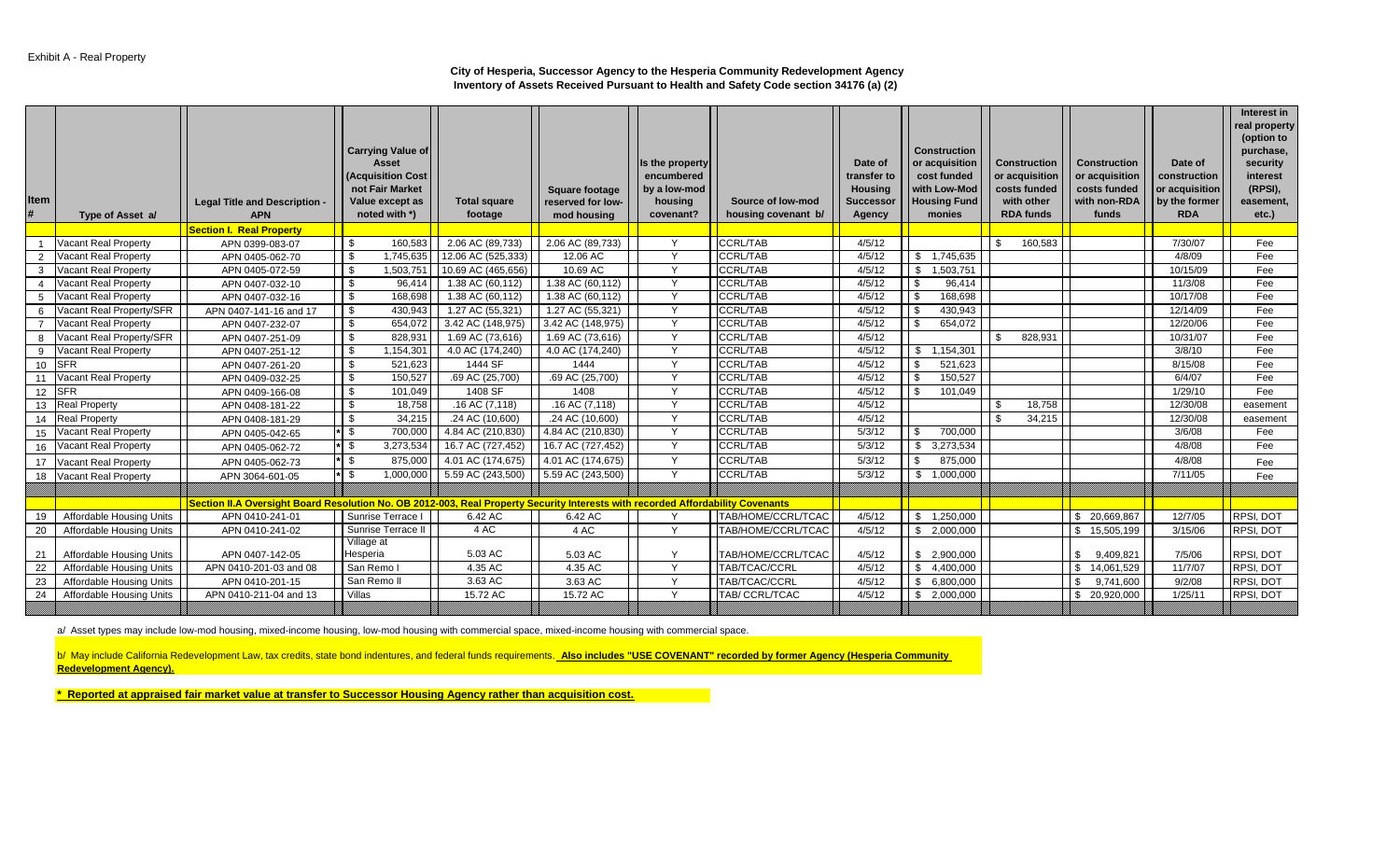# Exhibit B - Personal Property

# **City of Hesperia, Successor Agency to the former Hesperia Community Redevelopment Agency Inventory of Assets Received Pursuant to Health and Safety Code section 34176 (a) (2)**

| Item#          | Type of Asset a/  | <b>Description</b>                                                                                               | Carrying<br><b>Value of</b><br><b>Asset</b> | Date of<br>transfer to<br><b>Housing</b><br><b>Successor</b><br><b>Agency</b> | <b>Acquisition</b><br>cost funded<br>with Low-Mod<br><b>Housing Fund</b><br>monies | <b>Acquisition</b><br>costs funded<br>with other RDA<br>funds | <b>Acquisition</b><br>costs funded<br>with non-<br><b>RDA funds</b> | Date of<br>acquisition by<br>the former RDA |
|----------------|-------------------|------------------------------------------------------------------------------------------------------------------|---------------------------------------------|-------------------------------------------------------------------------------|------------------------------------------------------------------------------------|---------------------------------------------------------------|---------------------------------------------------------------------|---------------------------------------------|
|                | All HRLP files    | All hardcopy and electronic HRLP<br>loans, contracts, underwriting,<br>reporting and training files              | \$                                          | 4/5/12                                                                        | N/A                                                                                | N/A                                                           | N/A                                                                 | N/A                                         |
| $\overline{2}$ | All DAP files     | All hardcopy and electronic DAP<br>loans, contracts, underwriting,<br>reporting, and training files              | \$<br>н.                                    | 4/5/12                                                                        | N/A                                                                                | N/A                                                           | N/A                                                                 | N/A                                         |
| 3              | All Housing files | All hardcopy and electronic<br>Housing OPAs, loans, contracts,<br>underwriting, reporting, and training<br>files | \$                                          | 4/5/12                                                                        | N/A                                                                                | N/A                                                           | N/A                                                                 | N/A                                         |

a/ Asset types any personal property provided in residences, including furniture and appliances, all housing-related files and loan documents, office supplies, software licenses, and mapping programs, that were acquired for low and moderate income housing purposes, either by purchase or through a loan, in whole or in part, with any source of funds.

**PREPARER NOTE: DOES NOT INCLUDE ASSETS NOT RECORDED ON CITY ACCOUNTING RECORDS PURSUANT TO AUDIT/RECORDKEEPING POLICY**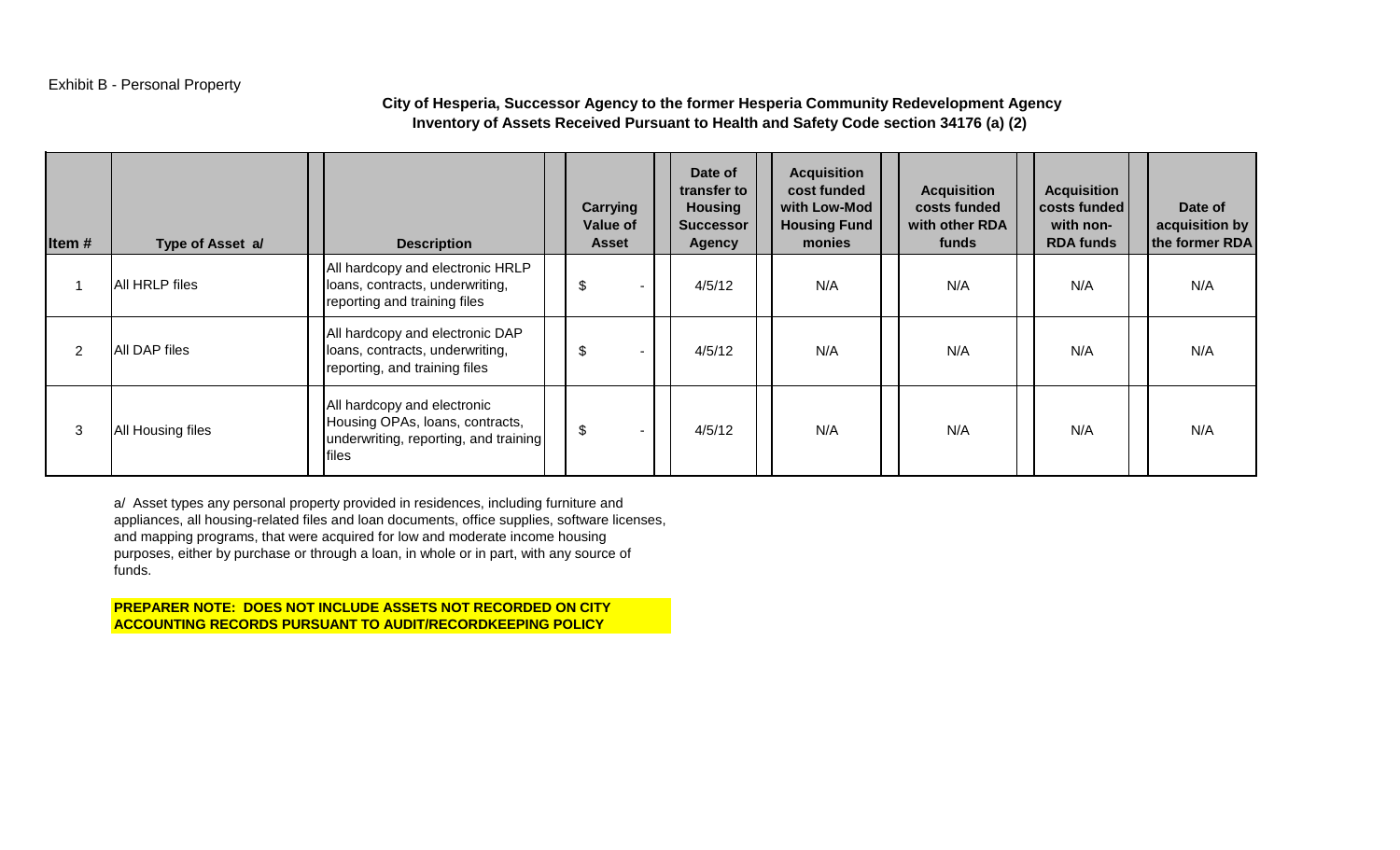#### Exhibit C - Low-Mod Encumbrances

#### **City of Hesperia, Successor Agency to the former Hesperia Community Redevelopment Agency Inventory of Assets Received Pursuant to Health and Safety Code section 34176 (a) (2)**

| Item#         | Type of housing built<br>or acquired with<br>enforceably obligated<br>funds a/                                   | Date contract for<br>Enforceable<br><b>Obligation was</b><br>executed | Contractual<br>counterparty                                                                                                         | <b>Total amount</b><br>currently owed<br>for the<br>Enforceable<br>Obligation | Is the property<br>encumbered by<br>a low-mod<br>housing<br>covenant? | Source of low-mod housing<br>covenant b/ | Current owner of the<br>property                                                                                             | <b>Construction or</b><br>acquisition cost<br>funded with<br>Low-Mod<br><b>Housing Fund</b><br>monies | <b>Construction or</b><br>acquisition costs<br>funded with<br>other RDA funds | <b>Construction or</b><br>acquisition costs<br>funded with non-<br><b>RDA funds</b> | Date of<br>construction or<br>acquisition of the<br>property          |
|---------------|------------------------------------------------------------------------------------------------------------------|-----------------------------------------------------------------------|-------------------------------------------------------------------------------------------------------------------------------------|-------------------------------------------------------------------------------|-----------------------------------------------------------------------|------------------------------------------|------------------------------------------------------------------------------------------------------------------------------|-------------------------------------------------------------------------------------------------------|-------------------------------------------------------------------------------|-------------------------------------------------------------------------------------|-----------------------------------------------------------------------|
|               | Inclusionary Housing<br>Obligations prior to<br>2/1/12 listed on July-<br>Dec 2012 ROPS<br>approved by DOF       | 7/1/1993                                                              | <b>HHA</b>                                                                                                                          | \$13,700,000                                                                  | Y                                                                     | <b>CCRL/TAB/ROPS</b>                     | N/A                                                                                                                          | N/A                                                                                                   | N/A                                                                           | N/A                                                                                 | N/A                                                                   |
| $\mathcal{P}$ | <b>Contingent Contract</b><br>Liability/Horizons at<br>Olive Street-Low/Mod<br>Housing Liability-<br>Guarantor   | 6/16/09                                                               | MacFarlane Costa<br>Housing Partners,<br>formerly Simpson Housing<br>Solutions, LLC and<br><b>Hesperia Housing</b><br>Investors, LP | \$7,250,000                                                                   | Y                                                                     | CCRL/TAB/TCAC                            | MacFarlane Costa<br>Housing Partners,<br>formerly Simpson<br>Housing Solutions, LLC<br>and Hesperia Housing<br>Investors, LP | 7,250,000                                                                                             | N/A                                                                           | As of 12/22/10-TPC<br>\$10,130,850<br>from<br>MCHP/HHI/Tax<br>Credits/TAB           | Acquisition of<br>Property/Grant<br>Deed Recorded<br>January 23, 2008 |
|               | <b>Contingent Contract</b><br>Liability/The Village at<br>Hesperia I- Low/Mod<br>Housing Liability-<br>Guarantor | 7/5/06                                                                | KDF VAH I, L.P.                                                                                                                     | \$3,434,000 HOME<br>Loan                                                      | $\vee$                                                                | HOME/TCAC/CCRL/TAB                       | KDF VAH I. L.P.                                                                                                              | 2,900,000                                                                                             | N/A                                                                           | \$9,409,821                                                                         | 2008                                                                  |
|               | <b>Contingent Contract</b><br>Liability/Sunrise<br>Terrace I and II-<br>Low/Mod Housing<br>Liability-Guarantor   | STI-12/7/05<br>STII-03/15/06                                          | STI- KDF Hesperia, L.P.<br>STII- KDF Hesperia II,<br>L.P.                                                                           | STI-\$3,412,500<br><b>HOME Loan</b><br>STII-\$3,900,000<br><b>HOME Loan</b>   | $\vee$                                                                | HOME/TCAC/CCRL/TAB                       | STI-KDF Hesperia, L.P.<br><b>STII- KDF Hesperia II.</b><br>L.P.                                                              | STI-\$1,250,000<br>STII-\$2,000,000                                                                   | N/A                                                                           | STI-\$20.669.867<br>STII- \$15,505,199                                              | STI 2008<br><b>STII 2008</b>                                          |

a/ May include low-mod housing, mixed-income housing, low-mod housing with commercial space, mixedincome housing with commercial space.

b/ May include California Redevelopment Law, tax credits, state bond indentures, and federal funds requirements.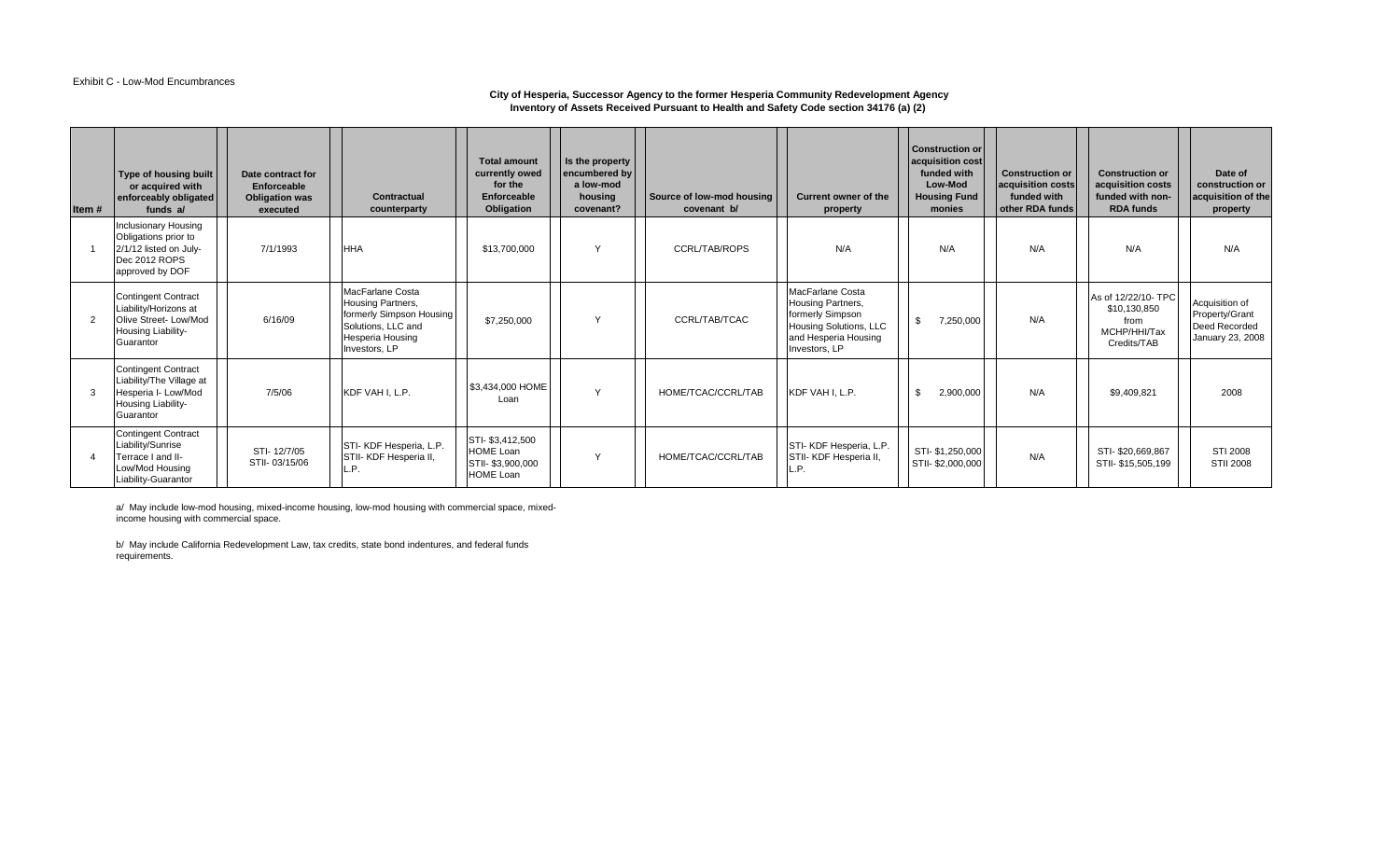#### Exhibit D - Loans/Grants Receivables

#### **City of Hesperia, Successor Agency to the former Hesperia Community Redevelopment Agency Inventory of Assets Received Pursuant to Health and Safety Code section 34176 (a) (2)**

| Item #         | Was the Low-Mod<br><b>Housing Fund amount</b><br>issued for a loan or a<br>grant? |                | Amount of the loan<br>or grant | Date the loan or<br>grant was issued | Person or entity to<br>whom the loan or<br>grant was issued | <b>Purpose for which</b><br>the funds were<br>loaned or granted | Are there<br>contractual<br>requirements<br>specifying the<br>purposes for which<br>the funds may be<br>used? | Repayment date, if<br>the funds are for a<br>loan       | Interest rate<br>of loan | Current<br>outstanding<br>Ioan balance |
|----------------|-----------------------------------------------------------------------------------|----------------|--------------------------------|--------------------------------------|-------------------------------------------------------------|-----------------------------------------------------------------|---------------------------------------------------------------------------------------------------------------|---------------------------------------------------------|--------------------------|----------------------------------------|
| $\overline{1}$ | Loan<br>0410-241-01, Sunrise<br>Terrace I, 16599 Muscatel<br><b>Street</b>        | \$             | 1,250,000                      | 02/07/05                             | KDF Hesperia, L.P.                                          | Low/Mod Housing                                                 | Y                                                                                                             | 4/4/63                                                  | 1%                       | \$<br>1,303,014                        |
| 2              | Loan<br>0410-241-02, Sunrise<br>Terrace II, 8632 C Avenue                         | \$             | 2.000.000                      | 03/15/06                             | KDF Hesperia II, L.P.                                       | Low/Mod Housing                                                 | Y                                                                                                             | 12/9/63                                                 | 1%                       | \$<br>2,072,329                        |
| 3              | Loan<br>0407-142-05, Village at<br>Hesperia I, 9901 9th<br>Avenue                 | \$             | 2,900,000                      | 07/05/06                             | KDF VAH I. L.P.                                             | Low/Mod Housing                                                 | Y                                                                                                             | 2/25/63                                                 | 1%                       | \$<br>3,011,540                        |
| $\overline{4}$ | Loan<br>0410-201-03.08, San<br>Remo I, 9055 Santa Fe<br><b>Avenue East</b>        | \$             | 4.400.000                      | 11/7/2007                            | Palm Desert<br>Development Company<br>now Palm Communities  | Low/Mod Housing                                                 | Y                                                                                                             | 7/1/65                                                  | 1%                       | \$<br>4.050.350                        |
| 5              | Loan<br>0410-201-15, San Remo II<br>9055 Santa Fe Avenue<br>East                  | $$\mathbb{S}$$ | 6.800.000                      | 9/2/2008                             | Palm Desert<br>Development Company<br>now Palm Communities  | Low/Mod Housing                                                 | Y                                                                                                             | Amortized 1st Note<br>Due 08/01/40<br>2nd Note-09/30/65 | 1st Amortized<br>2nd-1%  | \$<br>6,544,038                        |
| 6              | Grant<br>0410-211-04 & 13, The<br>Villas at Hesperia, 8810 C<br>Avenue            | \$             | 2,000,000                      | 1/25/2011                            | <b>Villas 154, L.P.</b>                                     | Low/Mod Housing                                                 | Y                                                                                                             | N/A                                                     | N/A                      | N/A                                    |
| $\overline{7}$ | Loan<br>0399-182-28, DAP, 18024<br><b>Alder Street</b>                            | \$             | 2,308                          | 10/8/10                              | Marjanna M. Bush                                            | Low/Mod Housing                                                 | Y                                                                                                             | 10/1/40                                                 | N/A                      | \$<br>2,308                            |
| 8              | Loan<br>0411-131-10, HRLP, 9951<br>Carrissa Avenue                                | \$             | 24,718                         | 8/25/11                              | Burian, Anita                                               | Low/Mod Housing                                                 | Y                                                                                                             | 9/23/56                                                 | N/A                      | \$<br>24,718                           |
| 9              | Loan<br>0411-328-07, HRLP, 17959<br>Juniper Street                                | \$             | 33,412                         | 8/4/11                               | Pallotta, Lorelie                                           | Low/Mod Housing                                                 | Y                                                                                                             | 10/22/56                                                | N/A                      | \$<br>33,412                           |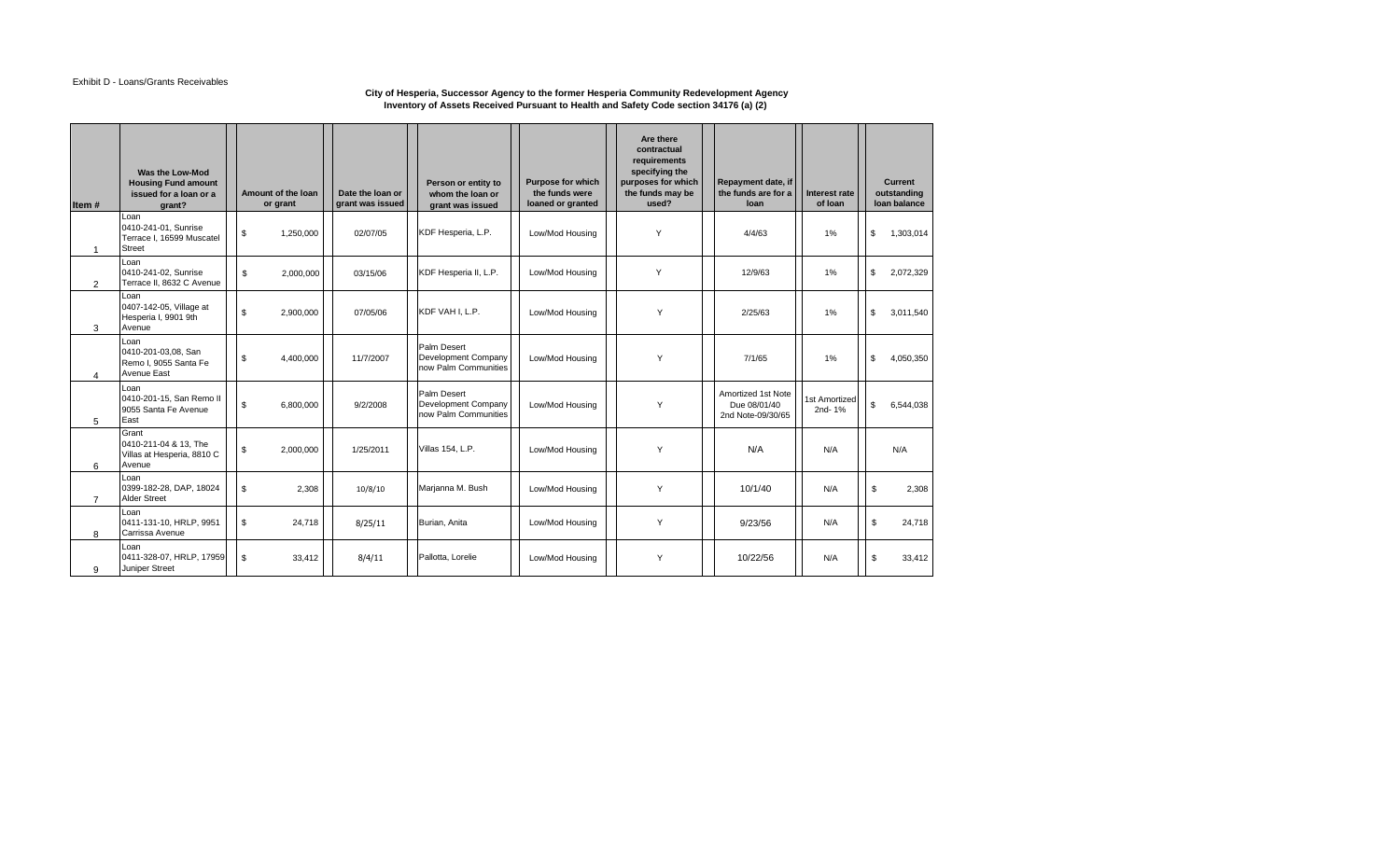#### Exhibit E - Rents/Operations

# **City or Hesperia, Successor Agency to the former Hesperia Community Redevelopment Agency Inventory of Assets Received Pursuant to Health and Safety Code section 34176 (a) (2)**

| Item#          | Type of payment a/                                                       | Type of property with<br>which they payments<br>are associated b/ | <b>Property owner</b>                                      | <b>Entity that</b><br>collects the<br>payments<br>[Hepseria<br><b>Housing</b><br><b>Authority</b><br>(HHA) | <b>Entity to which</b><br>the collected<br>payments are<br>ultimately<br>remitted | <b>Purpose for which the</b><br>payments are used       | Is the property<br>encumbered<br>by a low-mod<br>housing<br>covenant? | Source of low-mod<br>housing covenant | Item # from<br><b>Exhibit A the</b><br>rent/operation<br>is associated<br>with (if<br>applicable) |
|----------------|--------------------------------------------------------------------------|-------------------------------------------------------------------|------------------------------------------------------------|------------------------------------------------------------------------------------------------------------|-----------------------------------------------------------------------------------|---------------------------------------------------------|-----------------------------------------------------------------------|---------------------------------------|---------------------------------------------------------------------------------------------------|
|                | 0410-201-03,08, San Remo I<br><b>Annual Monitoring Fee</b>               | Low/Mod Multi-Family                                              | Palm Desert Development<br>Company now Palm<br>Communities | <b>HHA</b>                                                                                                 | <b>HHA</b>                                                                        | Affordable<br>Housing/CCRL<br>commencing with<br>§33000 | Y                                                                     | CCRL/TCAC/TAB                         | 22                                                                                                |
| $\overline{2}$ | 0410-201-15, San Remo II<br>Annual Monitoring Fee                        | Low/Mod Multi-Family                                              | Palm Desert Development<br>Company now Palm<br>Communities | <b>HHA</b>                                                                                                 | <b>HHA</b>                                                                        | Affordable<br>Housing/CCRL<br>commencing with<br>§33000 | $\vee$                                                                | CCRL/TCAC/TAB                         | 23                                                                                                |
| 3              | 0410-211-04,13, Villas at<br>Hesperia<br>Annual Monitoring Fee           | Low/Mod Multi-<br><b>Family/Market Rate</b><br>Project            | Villas 154, L.P.                                           | <b>HHA</b>                                                                                                 | <b>HHA</b>                                                                        | Affordable<br>Housing/CCRL<br>commencing with<br>§33000 | $\mathsf{v}$                                                          | ICCRL/TCAC/TAB                        | 24                                                                                                |
|                | 0410-201-15, San Remo II<br>Quarterly Payment in Lieu of<br>Taxes (PILT) | Low/Mod Multi-Family                                              | Palm Desert Development<br>Company now Palm<br>Communities | HHA                                                                                                        | <b>HHA</b>                                                                        | Public Safety for<br>Affordable Housing                 | Y                                                                     | ICCRL/TCAC/TAB                        | 23                                                                                                |

a/ May include revenues from rents, operation of properties, residual receipt payments from developers, conditional grant repayments, costs savings and proceeds from refinancing, and principal and interest payments from homebuyers subject to enforceable income limits.

b/ May include low-mod housing, mixed-income housing, low-mod housing with commercial space, mixed-income housing with commercial space.

c/ May include California Redevelopment Law, tax credits, state bond indentures, and federal funds requirements.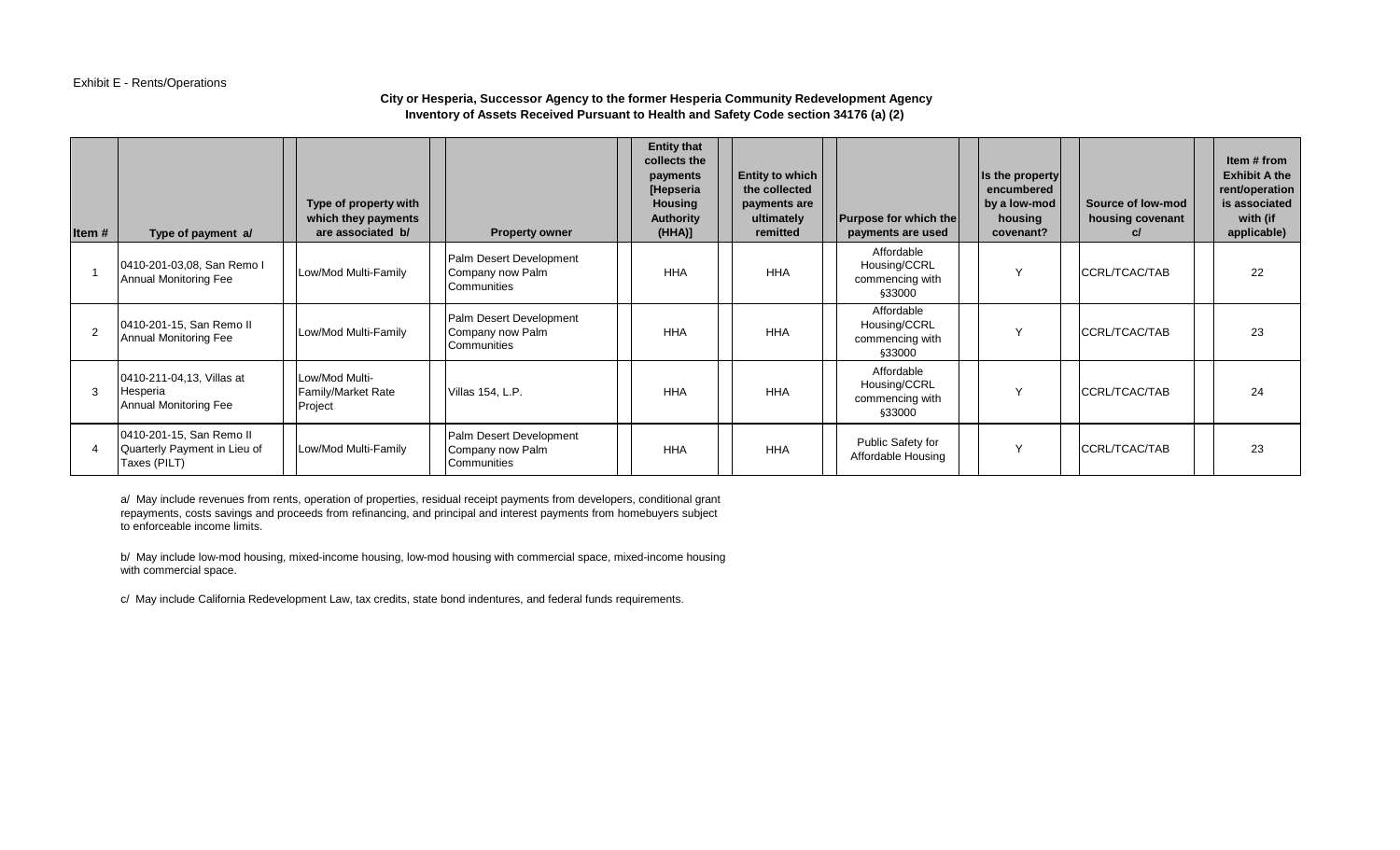#### Exhibit F - Rents

### **City of Hesperia, Successor Agency to the former Hesperia Community Redevelopment Agency Inventory of Assets Received Pursuant to Health and Safety Code section 34176 (a) (2)**

| Item# | Type of payment a/     | Type of property<br>with which the<br>payments are<br>associated b/ | <b>Property</b><br>owner<br>[Hesperia]<br><b>Housing</b><br><b>Authority</b><br>(HHA) | <b>Entity that</b><br>collects the<br>payments | <b>Entity to which</b><br>the collected<br>payments are<br>ultimately<br>remitted | <b>Purpose for which</b><br>the payments are<br>used       | Is the property<br>encumbered<br>by a low-mod<br>housing<br>covenant? | Source of low-<br>mod housing<br>covenant c/ | Item # from<br><b>Exhibit A the rent</b><br>is associated<br>with (if<br>applicable) |
|-------|------------------------|---------------------------------------------------------------------|---------------------------------------------------------------------------------------|------------------------------------------------|-----------------------------------------------------------------------------------|------------------------------------------------------------|-----------------------------------------------------------------------|----------------------------------------------|--------------------------------------------------------------------------------------|
|       | 0407-141-16,17<br>Rent | Residential                                                         | <b>HHA</b>                                                                            | <b>HHA</b>                                     | <b>HHA</b>                                                                        | Low/Mod Housing,<br>Maintain<br>Affordability<br>Covenants | $\checkmark$                                                          | <b>CCRL/TAB</b>                              | 6                                                                                    |
| 2     | 0407-261-20<br>Rent    | Residential                                                         | <b>HHA</b>                                                                            | <b>HHA</b>                                     | <b>HHA</b>                                                                        | Low/Mod Housing,<br>Maintain<br>Affordability<br>Covenants | $\checkmark$                                                          | <b>CCRL/TAB</b>                              | 10                                                                                   |

a/ May include rents or home loan payments.

b/ May include low-mod housing, mixed-income housing, low-mod housing with commercial space, mixed-income housing with commercial space.

c/ May include California Redevelopment Law, tax credits, state bond indentures, and federal funds requirements.